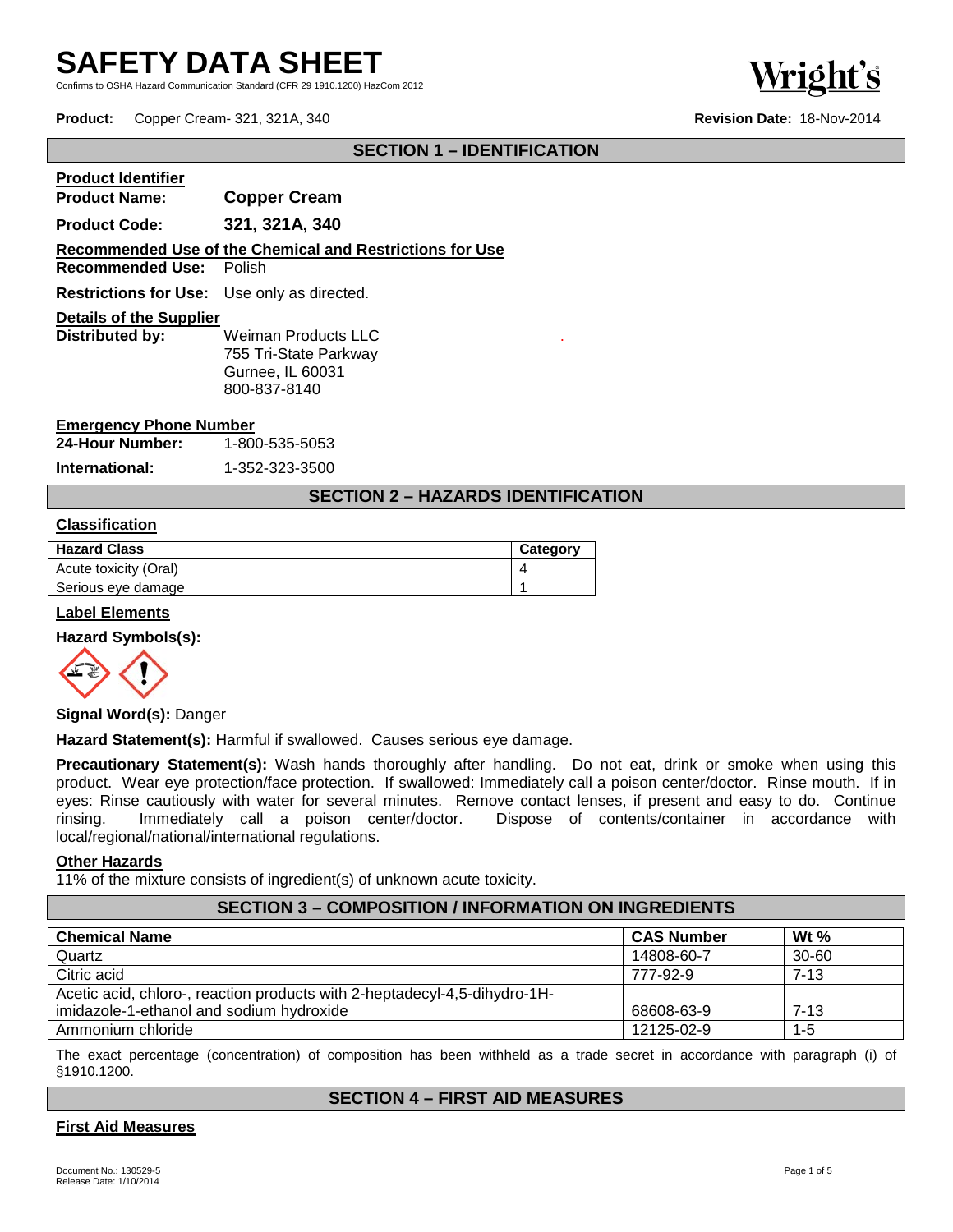Confirms to OSHA Hazard Communication Standard (CFR 29 1910.1200) HazCom 2012



**Product:** Copper Cream- 321, 321A, 340 **Revision Date:** 18-Nov-2014

**Inhalation:** If breathing is difficult, remove victim to fresh air and keep at rest in a position comfortable for breathing. Get medical advice/attention if you feel unwell.

**Eye Contact:** In case of contact, immediately flush eyes with plenty of water for at least 15 minutes. If easy to do, remove contact lenses, if worn. Get medical attention immediately.

**Ingestion:** If swallowed, do NOT induce vomiting unless directed to do so by medical personnel. Never give anything by mouth to an unconscious person. Get medical attention immediately.

**Skin:** In case of contact, immediately flush skin with plenty of water. Call a physician if irritation develops or persists.

# **Most Important Symptoms and Effects (Acute and Delayed)**

**Inhalation:** May cause respiratory tract irritation.

**Eye Contact:** Causes serious eye damage. Symptoms may include discomfort or pain, excess blinking and tear production, with marked redness and swelling of the conjunctiva. May cause burns.

**Ingestion:** Harmful if swallowed. May cause stomach distress, nausea or vomiting.

**Skin:** May cause skin irritation. Symptoms may include redness, drying, defatting and cracking of the skin.

## **Indication of any Immediate Medical Attention and Special Treatment Needed**

**Note to Physician:** Treat symptomatically.

# **SECTION 5 – FIRE FIGHTING MEASURES**

### **Extinguishing Media**

**Suitable:** Treat for surrounding material.

**Unsuitable:** None known.

## **Specific Hazards Arising from Chemical**

Products of combustion include but are not limited to: oxides of carbon.

# **Protective Equipment and Precautions for Firefighters**

Keep upwind of fire. Wear full fire fighting turn-out gear (full Bunker gear) and respiratory protection (SCBA).

# **SECTION 6 – ACCIDENTAL RELEASE MEASURES**

# **Personal Precautions, Protective Equipment, and Emergency Procedures**

**Personal Precautions:** Use personal protection recommended in Section 8. Isolate the hazard area and deny entry to unnecessary and unprotected personnel.

**Environmental Precautions:** See Section 12 for ecological information.

### **Methods and Material for Containment and Cleaning Up**

Scoop up and place in a disposal container. Do not flush to sewer or allow to enter waterways. Use appropriate Personal Protective Equipment (PPE).

# **SECTION 7 – HANDLING AND STORAGE**

### **Precautions for Safe Handling**

**Handling:** Avoid contact with skin and eyes. Avoid breathing vapor or mist. Do not swallow. Handle and open container with care. When using do not eat, drink, or smoke.

**General Hygiene Advice:** Launder contaminated clothing before use. Wash hands before eating, drinking, or smoking.

## **Conditions for Safe Storage, Including any Incompatibilities**

**Storage Conditions:** Keep out of the reach of children. Keep container tightly closed.

**Incompatible Materials:** None known.

# **SECTION 8 – EXPOSURE CONTROLS/PERSONAL PROTECTION**

### **Control Parameters**

### **Exposure Guidelines:**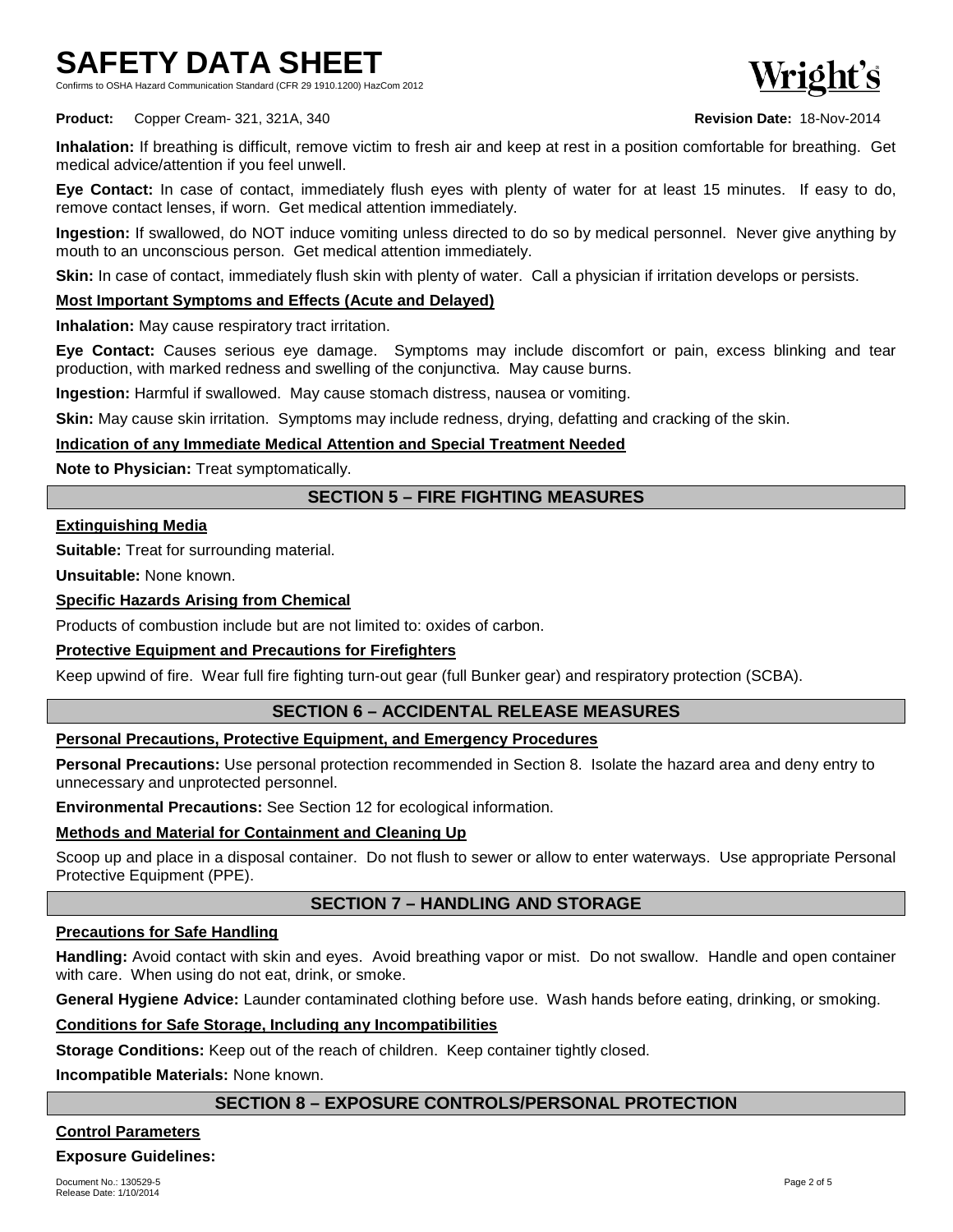Confirms to OSHA Hazard Communication Standard (CFR 29 1910.1200) HazCom 2012

**Product:** Copper Cream- 321, 321A, 340 **Revision Date:** 18-Nov-2014

| <b>Chemical Name</b>                              | <b>ACGIH TLV</b>        | <b>OSHA PEL</b>      | <b>NIOSH IDLH</b> |
|---------------------------------------------------|-------------------------|----------------------|-------------------|
| Quartz (14808-60-7)                               | 0.025 mg/m <sup>3</sup> | 10 mg/m <sup>3</sup> | Not available     |
| Citric acid (77-92-9)                             | Not available           | Not available        | Not available     |
| Acetic acid, chloro-, reaction products with 2-   | Not available           | Not available        | Not available     |
| heptadecyl-4,5-dihydro-1H-imidazole-1-ethanol and |                         |                      |                   |
| sodium hydroxide (68608-63-9)                     |                         |                      |                   |
| Ammonium chloride (12125-02-9)                    | 10 mg/m <sup>3</sup>    | 10 mg/m <sup>3</sup> | Not available     |

#### **Appropriate Engineering Controls**

Use ventilation adequate to keep exposures (airborne levels of dust, fume, vapor, etc.) below recommended exposure limits.

#### **Individual Protection Measures**

**Respiratory Protection:** None required under normal conditions of use. In case of insufficient ventilation, wear suitable respiratory equipment. Respirator selection must be based on known or anticipated exposure levels, the hazards of the product and the safe working limits of the selected respirator.

**Skin and Body Protection:** Wear suitable protective clothing.

**Eye/Face Protection:** Wear approved eye protection (properly fitted dust- or splash-proof chemical safety goggles) and face protection (face shield).

**General Work/Hygienic Practices:** Handle in accordance with good industrial hygiene and safety practice.

# **SECTION 9 – PHYSICAL AND CHEMICAL PROPERTIES**

**Appearance:** Off-white paste **Odor:** Mild **Odor threshold:** Not determined **pH:** 2.0 **Melting point/freezing point:** Not determined **Initial boiling point and boiling range:** Not determined **Flash point:** >93.3°C (>200°F) TCC **Evaporation rate:** Not determined **Flammability (solid, gas):** Not flammable **Upper/lower flammability or explosive limits:** Not determined **Vapor pressure:** Not determined **Vapor density:** Not determined **Relative density:** 1.5 **Solubility(ies):** Not determined **Partition coefficient (n-octanol/water):** Not determined **Auto-ignition temperature:** Not determined **Decomposition temperature:** Not determined **Viscosity:** Not determined

# **SECTION 10 – STABILITY AND REACTIVITY**

**Reactivity:** No dangerous reaction known under normal conditions.

**Chemical stability:** Stable under recommended storage conditions.

**Possibility of hazardous reactions:** None under normal use.

**Conditions to avoid:** Heat. Incompatible materials.

**Incompatible materials:** None known.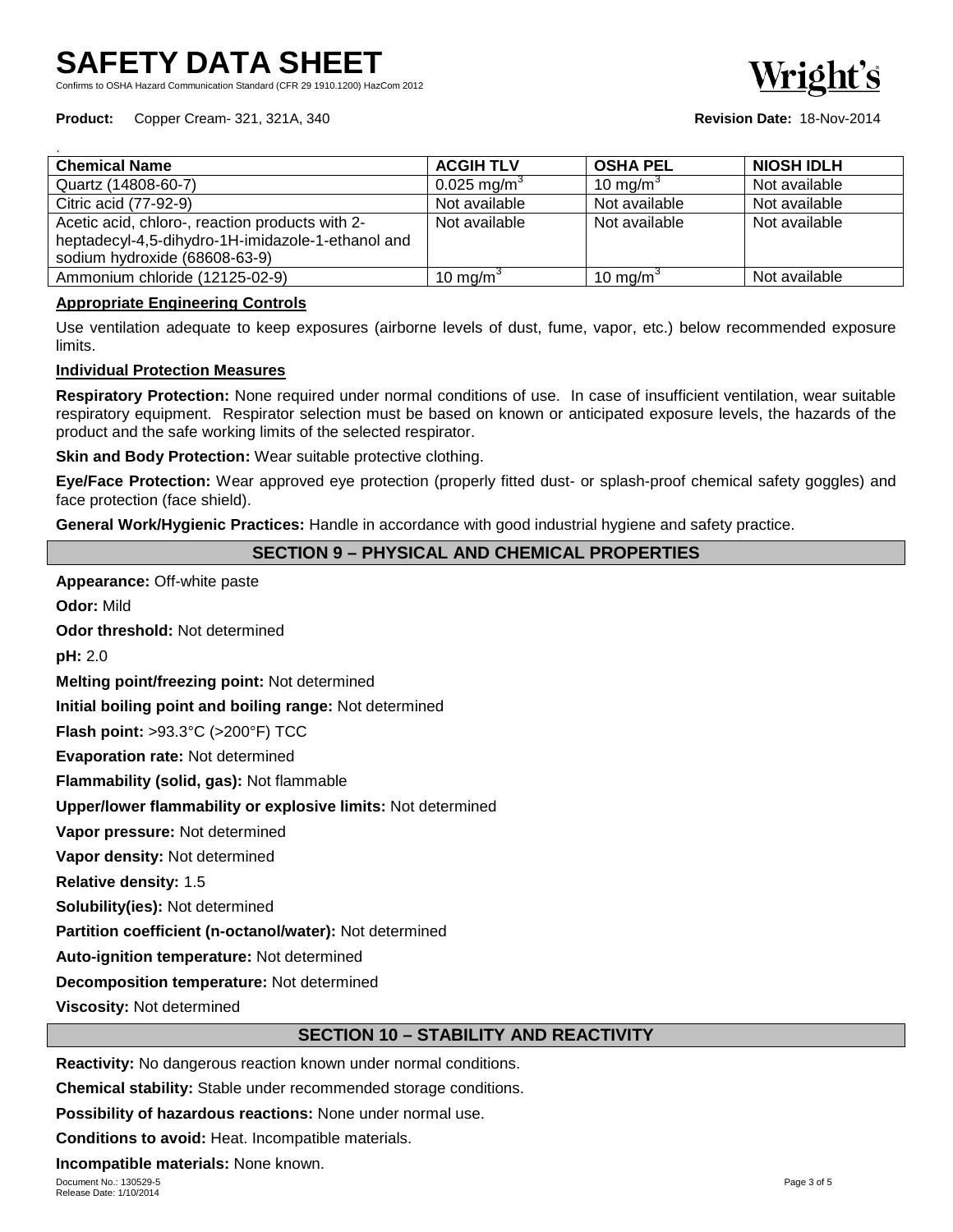Confirms to OSHA Hazard Communication Standard (CFR 29 1910.1200) HazCom 2012

**Product:** Copper Cream- 321, 321A, 340 **Revision Date:** 18-Nov-2014

**Hazardous decomposition products:** May include and are not limited to: oxides of carbon.

# **SECTION 11 - TOXICOLOGICAL INFORMATION**

### **Information on Toxicological Effects**

**Likely Routes of Exposure:** Inhalation, skin contact, eye contact, ingestion

#### **Information Related to Physical, Chemical, and Toxicological Effects**

See section 4 of this SDS.

### **Delayed and Immediate Effects as well as Chronic Effects from Short and Long-term Exposure**

**Carcinogenicity: NTP:** Yes (silica) **IARC:** Group 1 (silica) **OSHA:** No

Respirable silica is classified as a carcinogen: however, silica dust is not generated with use of this product.

#### **Numerical Measures of Toxicity**

| <b>Product</b>   |                           |
|------------------|---------------------------|
| ATE (oral)       | >300 but ≤2000 mg/kg, rat |
| ATE (dermal)     | >2000 mg/kg, rabbit       |
| ATE (inhalation) | >20 mg/l/4h               |

#### **Component Information:**

| <b>Chemical Name</b>                                                                                 | Oral LD50        | <b>Dermal LD50</b>    | <b>Inhalation LC50</b> |
|------------------------------------------------------------------------------------------------------|------------------|-----------------------|------------------------|
| Quartz (14808-60-7)                                                                                  | 500 mg/kg (rat)  | Not available         | Not available          |
| Citric acid (77-92-9)                                                                                | 3000 mg/kg (rat) | >2000 mg/kg (rabbit)  | Not available          |
| Acetic acid, chloro-, reaction products with 2-<br>heptadecyl-4,5-dihydro-1H-imidazole-1-ethanol and | Not available    | Not available         | Not available          |
| sodium hydroxide (68608-63-9)                                                                        |                  |                       |                        |
| Ammonium chloride (12125-02-9)                                                                       | 1650 mg/kg (rat) | $>2000$ m/kg (rabbit) | Not available          |

# **SECTION 12 - ECOLOGICAL INFORMATION**

**Ecotoxicity:** Not established

**Persistence and degradability:** Not established

**Bioaccumulative potential:** Not established

**Mobility in soil:** No additional information available

**Other adverse effects:** No additional information available.

# **SECTION 13 – DISPOSAL CONSIDERATIONS**

See section 8 of this SDS for exposure controls and personal protection.

Dispose of the product and container in accordance with all applicable local, state, and federal regulations.

# **SECTION 14 – TRANSPORT INFORMATION**

**Note:** Classification changes based on quantity, packaging, and method of shipment. See current shipping paper for most up to date shipping information.

**DOT (Ground):** Not regulated

**IATA (Air):** Not regulated

**IMDG (Vessel):** Not regulated

### **SECTION 15 – REGULATORY INFORMATION**

All ingredients in this product are listed or are excluded from listing on the US Toxic Substances Act (TSCA) Chemical Substance Inventory.

Document No.: 130529-5 Page 4 of 5 Release Date: 1/10/2014 This product is labeled in accordance with regulations administered by the Consumer Product Safety Commission (CPSC). The use pattern and exposure in the workplace are generally not consistent with those experienced by